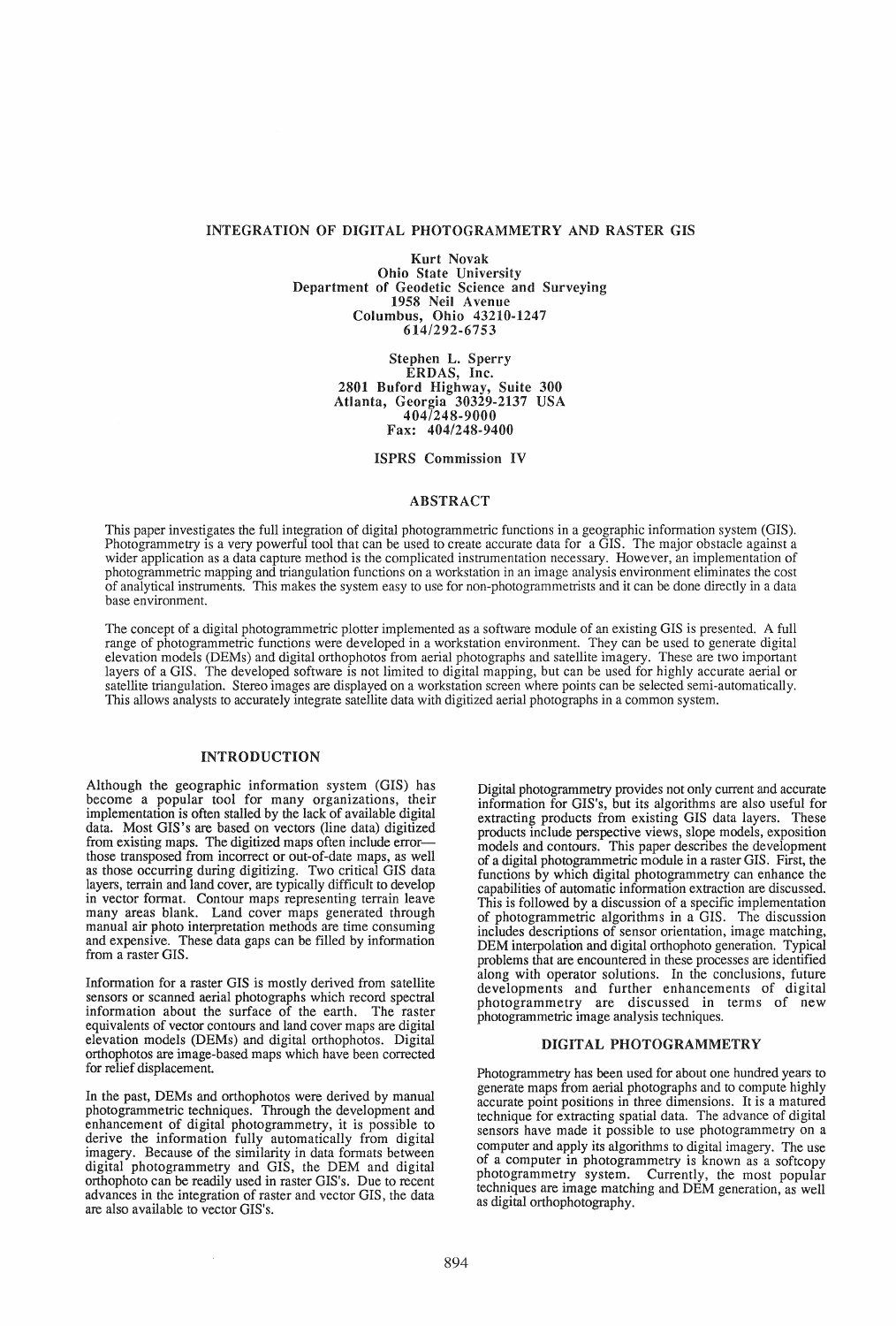Image matching can be classified into different techniques depending upon the features used to detect similarities. The most popular is area-based matching in which a gray value matrix of one image is compared to a gray value window of another image on a pixel by pixel basis. This method is most accurate for measuring image coordinates of well defined points as it gives sub-pixel accuracy. However, this method also requires very good approximations (about 5 pixels) in order to find matches successfully. Other matching techniques are based on features which could be lines or characteristic points of the image. They must first be extracted before the matching can begin. This technique is less accurate, but more robust since correct matches can be found over the whole image area without any approximations.

Other types of image matching, such as binary tree matching, are currently under development and have not been practically implemented in digital photogrammetric systems. The matching of points can take place in image space (on the sensor) or in object space (on the map or on the ground). The relationship between image and object is given by the collinearity (perspective) equations, which form the basis of all photogrammetric point positioning methods. Any pointpair matched in image space can be immediately projected to the ground.

Once in object space, the 3-dimensional points can be used to generate a raster DEM stored in the same format as digital image (a matrix of gray values). Photogrammetry has been involved in the development of DEM interpolation techniques for a long time. Good DEM interpolation techniques allow us to approximate the terrain smooth functions by using reference points. It is very important to smooth reference points derived automatically in order to eliminate wrong matches and reduce Analytical surfaces developed during the DEM interpolation process are represented as a dense grid of elevation points in the GIS. At each location of an elevation pixel, the corresponding gray-value can be found by digital orthophotography. The surface point represented by the DEM pixel is projected into the original image using the perspective

relationship between image and ground. The location in the original image is identified and its corresponding gray value is extracted by a resampling technique. Once completed over the whole image, the digital orthophoto is created. This layer fully corresponds to a (digital) map free of any relief displacements.

Digital photogrammetry is heavily involved in the development of feature extraction and image understanding techniques. The digital mapping of linear features such as roads, rivers or rectangular objects such as buildings is of profound importance. Research is currently underway to automatically find these lines, which are usually highly visible in images and supposedly correspond to edges of the real surface. Once lines have been detected and vectorized, artificial intelligence has to be applied to automatically interpret their meaning. Image understanding is a popular discipline which will soon allow us to fully and automatically analyze vector data obtained from the feature extraction. This data can then be integrated into the GIS together with the raster information.

#### IMPLEMENTATION OF A DIGITAL PHOTOGRAMMETRIC MODULE IN A RASTER GIS

Many of the techniques described in the previous section were implemented in an existing raster GIS to allow the user to acquire spatial data directly in the familiar GIS environment using digitized aerial photographs or satellite imagery. They are collected in a digital photogrammetric module, mainly applied for information extraction for the GIS data base. The functions are comprised of coordinate measurement in the imagery, control data collection, sensor orientation for aerial photos and satellite imagery, image matching, DEM interpolation and orthophotography. The user can densify control point networks by aerial triangulation or satellite triangulation, create a digital elevation model by image matching and DEM interpolation, and consequently derive a digital orthophoto by using the DEM to correct for relief displacements. Figure 1 below shows a flow chart describing all of the functions implemented in this module.



*Figure* 1: *This diagram shows the digital photo grammetric functions integrated in a raster GIS. The boxes indicate the functions and the text to the right state to the data derived at each stage.*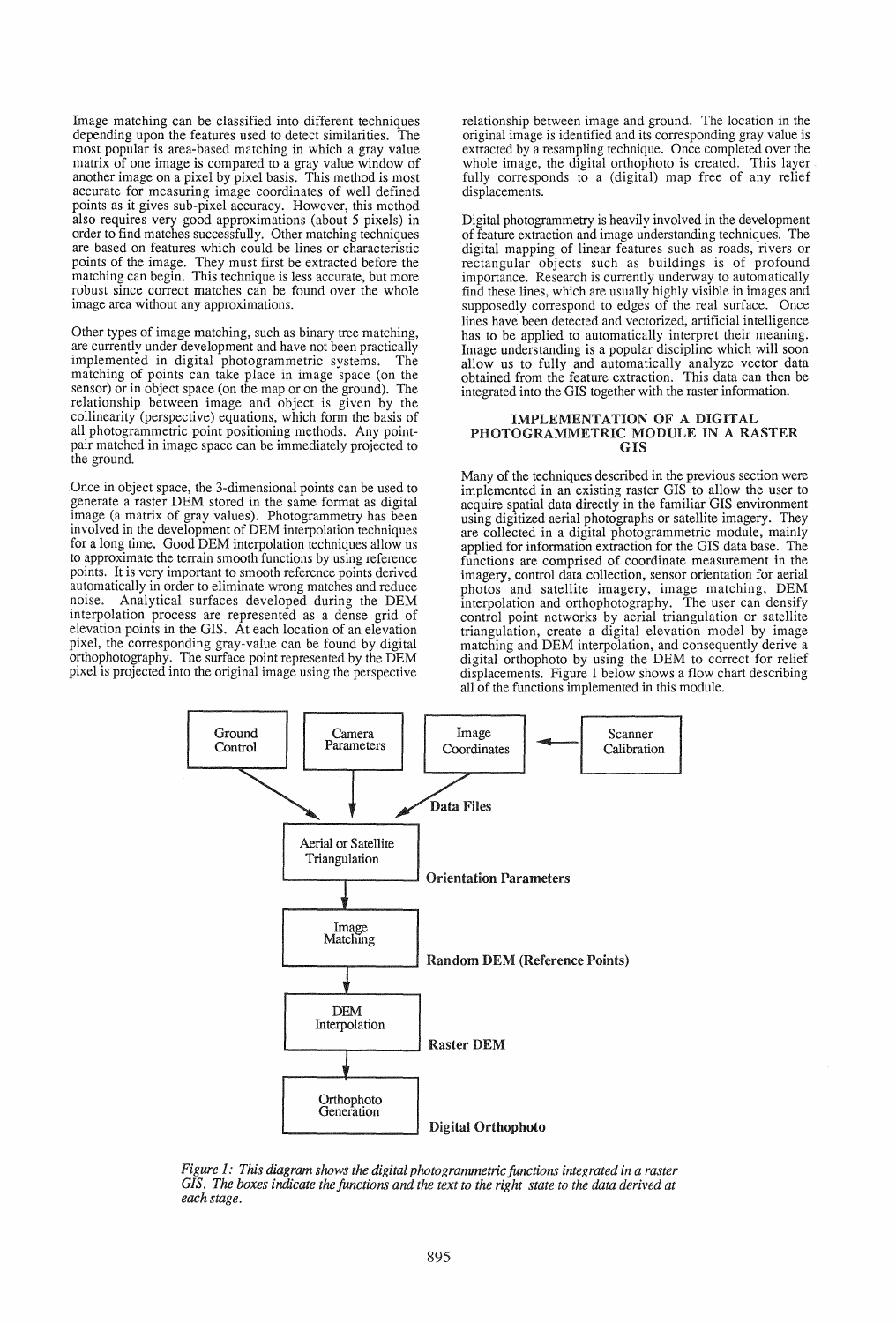In the following sections, the typical application of the photogrammetric module is described.

### Image Coordinate Measurement

The first step of data analysis is the preparation of the data files needed for the sensor orientation and as approximations for image matching. Among these data files are a list of ground control points, image coordinates, camera calibration information, and, if available, approximations of the sensor positions and attitudes.

Two windows are used to display a digital stereo image paif on the computer screen in a reduced form. This is necessary as the digital images very large (6000 x 6000 pixels for SPOT imagery and 4000 x 4000 pixels for digitized photographs), A small window can be enlarged to full resolution so that the operator can identify and measure image coordinates to within a pixel, or by using a resampling technique, even to a quarter of a pixel. These measurements are done manually on the screen. At the same time, the operator identifies control points on an existing map. This map must be accurate relative to the digital imagery (e.g., USGS quad sheets at 1 :24,000 can be used for SPOT imagery). Otherwise, ground control points must be established by geodetic or terrestrial survey techniques. The split screen simulates the functionality of a stereo comparator to select points in the left and right images of the stereopair. It also allows the user to form a strip of photographs by shifting from one stereopair to the next on the monitor. If aerial photographs are used, the pixel coordinate measurements are transformed into an image coordinate system. This coordinate system is defined in the calibration report by the camera manufacturer, which is available to the user of the aerial photographs. The split screen tool can later be used to edit match points in the images.

The user has an option to check the accuracy of the scanner used for digitizing the aerial photographs. The scanner calibration program was developed to model the distortions of the scanner and to apply corrections to the image coordinates. This is an important procedure because many scanners apply a second projection to digitize the images, in which case additional distortions are unavoidable. These distortions are often larger than 3 pixels.

## **Sensor Orientation**

The sensor orientation is typically done by photogrammetric bundle triangulation. This technique is based on collinearity equations and is widely used in analytical photogrammetry for aerial triangulation. It is a very flexible tool which allows us to solve for the exterior orientation parameters of a photograph (the exposure station and attitude of the camera), to densify the ground points, to derive camera parameters, and to model distortions of the sensor system. The bundle triangulation technique can not only be used for aerial photographs which are modeled by a central perspective geometry, but it can also be modified for satellite sensors. Satellites use separate scan lines that are acquired sequentially. Each of these scan lines has a separate perspective center. Due to its smooth motion in orbit, all perspective centers can be lined up along an analytical function. Therefore, the geometry of the satellite sensors is fundamentally different from aerial photographs, however, it can also be modeled by a modified bundle solution.

Both of these functions were implemented so that the user can compute the orientation parameters of either aerial photographs or satellite scenes. Furthermore, the user can densify points on the ground which were not digitized in the maps network densification. As they are positioned very accurately, they can be used as a reference in separate images. Sensor orientation parameters are important for 3-dimensional positioning of points to create the random DEM, and for digital orthophotography.

#### Image Matching

The image matching techniques implemented are following the area-based approach. To minimize the need of To minimize the need of approximations, an image pyramid is created by reducing the original image four times by a factor of two. At the lowest resolution, a square grid is established in the left image and matched to the right one. Once this grid has been found, its points are projected to the next higher level of the pyramid (higher resolution) until the match points finally appear in the full resolution image. This first, coarse grid can be edited on the split screen monitor so that the user can correct wrong matches. These wrong matches typically occur in areas of low contrast such as lakes or desert areas. Afterwards, a densification is performed to obtain a dense set of reference points in the images. For example, in SPOT scenes points can be matched as close as every third pixel.

Two area-based matching techniques are applied: cross correlation and least squares matching. Cross correlation finds corresponding image points at an accuracy of one pixel. It is a very robust technique which locates the points without very precise approximations. For the densification, least squares matching is used. This technique yields an accuracy of a tenth of a pixel in the image.

Once these sets of corresponding points are available and have been edited, an intersection is computed to project the image coordinates into object space by virtue of the known orientation parameters of the two images. In object space they form a random DEM of reference points which can be used to interpolate a grid DEM, or they can be connected by triangles using a TIN structure.

#### DEM Interpolation

This procedure transforms the spatial random points to a regular raster format. It can also filter elevations to eliminate wrong matches. The algorithm implemented is based on the summation of surfaces, which creates a smooth, analytical surface over the whole interpolation area. Wrong matches stick out of the surface as spikes. These areas and other noise are filtered at this stage to fit the surface to the reference points in the best way. The surface of this algorithm also covers areas with or without sparse reference points. As a result, we obtain the raster DEM that directly forms the elevation layer of the GIS. It is georeferenced and can be created in any selectable map projection supported by the GIS.

## Digital Orthophoto Generation

Once a DEM is available, the relief displacement of the original images can be corrected by applying the surface elevations to this image. Basically, any DEM pixel is projected back into the original image where we can resample a gray value. This gray value is placed in the corresponding DEM pixel location in the orthophoto plane. The relief corrected image is georeferenced to the map projection as the DEM. As there is no relief displacement, this image can be directly overlaid with vector data without showing any off-sets. This is a typical problem of regular geocoded images that were not relief corrected.

Although the procedure of creating orthophotos and DEMs was described in a sequential form, the digital photogrammetric module is very flexible. The user can enter the flow chart (figure 1) at any stage if the appropriate information is available. The user can also combine data from different sources. For example, if the major objective is to create highly accurate digital orthophotos at a high resolution, they should be produced from large-scale aerial photographs. The DEM used to correct relief displacements need not be very accurate in this case. Actually, it can be derived from satellite imagery, such as SPOT Panchromatic stereopairs. The DEM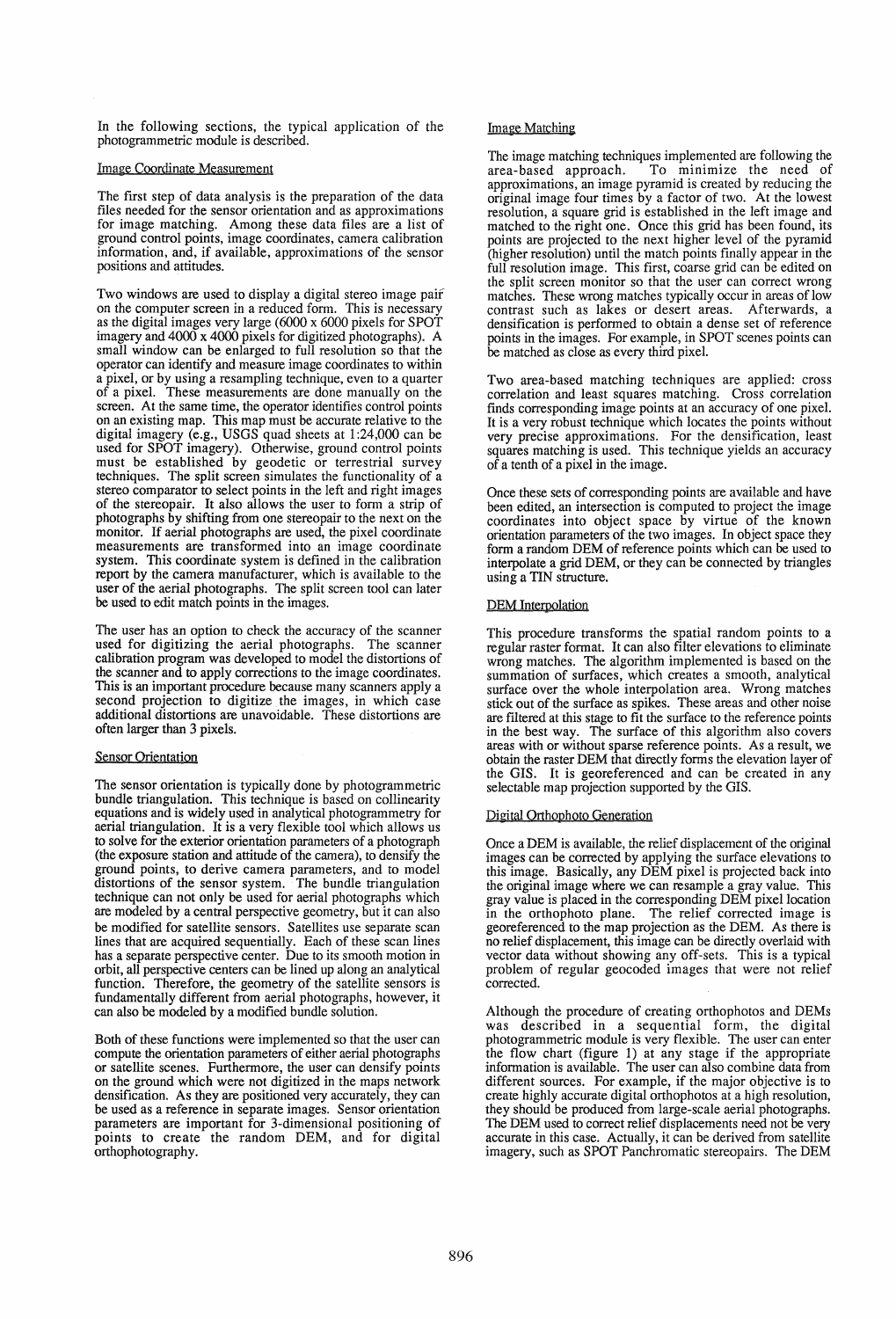would still have a vertical accuracy of 10 - 15 meters, which hardly effects the planimetric accuracy of the final orthophotos. Thus, the user can create the raster DEM using SPOT imagery and then apply it to aerial photos for relief correction. The orientation parameters must be derived from both sensors.

## GENERAL PROBLEMS OF IMPLEMENTATION

#### **Conclusions**

The integration of digital photogrammetry and raster GIS is a very important enhancement of the way in which information is acquired for geographic information systems. Currently, the techniques to automatically derive digital elevation models and digital orthophotos in raster format are operational in the ERDAS GIS package. Many enhancements of this system can be envisioned. For example, it would be useful to use a real, 3-dimensional monitor to view image pairs as stereo-models, in which the operator could trace lines in space with a 3 dimensional cursor. The automatic interpretation of raster data

is of critical importance for combining raster and vector GIS's. Therefore, feature extraction algorithms are being developed which will permit the user to automatically find lines in the images, and even interpret them as objects on the ground such as, roads, rivers or buildings.

Another enhancement to speed up digital mapping is automatic line following in the digital images. For this procedure, the operator would select the starting point of a linear feature, such as a road or a river, and the function would automatically trace this line as long as it is unambiguous.

In the future there will be many new developments in automatic data acquisition for geographic information systems. Software vendors have recognized the importance of integrating photogrammetric functions in a GIS and are working on modules similar to the one described here. Ultimately, this information extraction technology will also enhance the importance of satellite sensors and digital aerial cameras for small-scale mapping and geographic data bases, as well as for civil engineering applications.



*Figure 2* 



*Figure 3*